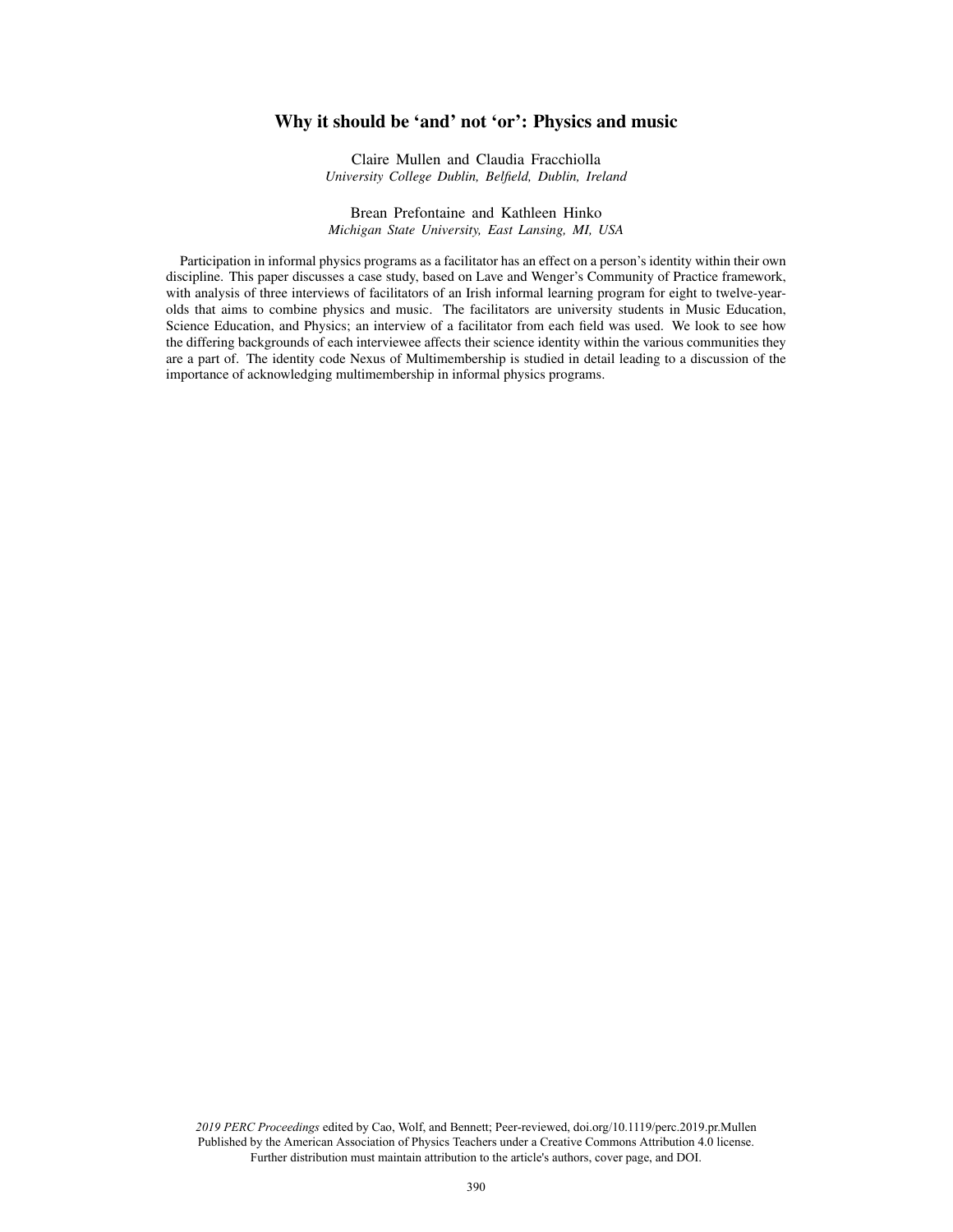# I. INTRODUCTION

A recent focus on informal physics spaces has been prevalent within the field of physics education research [1], [2], [3]. Informal environments are often distinguished from formal environments by greater degree of agency offered to the participants, as well as the facilitators who are engaging with teaching practices. By focusing on informal environments, we can study ways that university students interact with and form a physics identity outside of their usual classroom environments [4]. We are particularly interested in informal environments that provide the opportunity to engage with multiple identities that are important to students. As a person's identity is composed of many identities, how these various identities are included and acknowledged within an environment can impact their identity as a whole [5], [6]. Therefore, studying how these identities interact is important in order to provide a supportive environment for a diverse range of students and to create a wider range of voices within the field of physics.

By studying an informal program that intentionally combines music and physics, we can closely analyse student facilitators' interaction with the practices of teaching, music, and physics. In this paper, we will discuss three facilitators with different educational backgrounds (Music Education, Physics, and Science Education). By using Lave and Wenger's Community of Practice framework [7], we are able to analyse the semi-structured interviews and explore how the experience of these facilitators may have impacted their physics identity. Due to the combination of physics and music in the program 'Musical Physics'(MP), discussions of negotiation of physics identity with other identities arose naturally and prompted the research question 'How did participating in MP affect the physics identity of undergrad facilitators from different degrees?'

The following sections describe the Community of Practice framework, the Musical Physics program, and outline our methodology. The findings of this paper, including how the combination of music and physics impacted the facilitators' physics identities, will then be discussed. The final section presents our conclusions and the implications of our findings for program and classroom design.

## II. COMMUNITY OF PRACTICE FRAMEWORK

Lave and Wenger [7] defined Communities of Practice (CoP) as groups of people who have a *domain* (shared goals or expertise), *community* (ways to help each other achieve the goals) and *practice* (norms, common repertoire and shared information to achieve the domain). As members of a CoP, we build our identity as we connect to the community and practices, developing a sense of belonging by negotiating our participation in the community through the practices.

Wenger [8] identified five mechanisms within a CoP that may impact an individual's identity within that community by acting on the domain, community, and practice to help members move in or out of the CoP. Wenger's framework has been contextualised by Fracchiolla *et al* [2] to study informal programs. In this study we will focus on the contextualized framework. The five identity mechanisms are *Relationship between Local and Global* (RbLG) which refers to an individual's negotiation of their local ways of belonging and how that fits to a broader spectrum of practices, styles, and discourses; *Negotiated Experience* (NE) is related to an individual's interactions with other members of the CoP and how they affect the individual's view of the CoP; *Community Membership* (CM) is about the forms of competence developed and valued by participants in the community; *Learning Trajectory* (LT) refers to events that have taken place in the past or things that have been learned that resulted in the participant becoming a member of the CoP; and *Nexus of Multimembership* (NM), which is the focus of this paper, is how an individual, composed of multiple identities, negotiates being a member of two or more communities and how their role serves as a bridge between those communities. Each of these five codes has three subcodes; in, out, and neutral, which denote positive, negative or indistinguishable between positive and negative, movement in the corresponding CoP. Only one identity subcode can be used at a time.

Community codes are used to identify which CoP is being discussed at various times. Multiple communities can be coded together. In this paper, we focus on the Physics community but the interviews were also coded with codes corresponding to the Musical Physics, Informal/outreach, Music, and Discipline (referring to the subject's university major) communities. Community codes were assigned when a facilitator discussed an experience that was within a certain community or affected their membership of a community. For this study, the physics community is defined with a domain of supporting and growing the knowledge of the physics community by formal and informal means and wanting to learn more physics. The community is made up of physicists, students, and the general public who want to learn more physics through formal or informal means, keeping up to date with recent discoveries and attending public engagement events. Inward movement into this community is deemed a strengthening of an individual's physics identity.

#### III. MUSICAL PHYSICS PROGRAM

Musical Physics is an informal learning program for eight to twelve-year-old Irish children based on the question 'what do music and physics have in common?'. The program aims to show that music and physics are connected and spread the message that it is acceptable to love both subjects. The facilitators are undergraduate students drawn from two Irish universities, one providing music education students, the other science education students, and both providing physics students. A professional musician and graduates of the previous programs also facilitate. For each MP session the facilitators are equally distributed around their backgrounds in physics,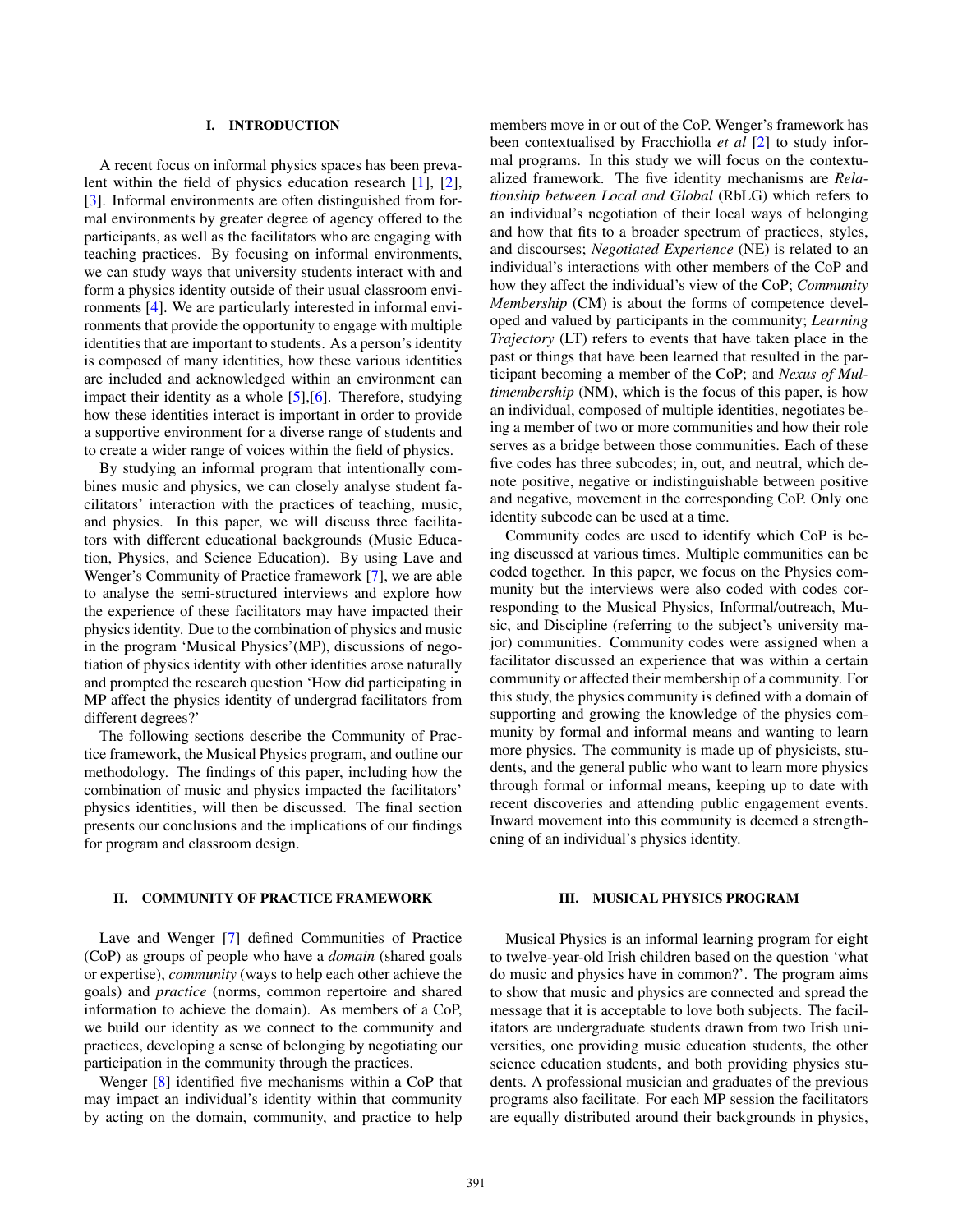musics, and science education. However, all of the MP facilitators usually have some background in music, as music is a popular practice and school subject in Ireland. The facilitators join the program by completing an application which details their university degree, year, if they sing or play an instrument, and why they wish to join the program. If accepted, the students attend two training sessions where they are introduced to the main concepts and ideas of the program and the materials they have access to. They also plan specific activities for the children.

The program consists of two school visits and a workshop in a national cultural institution in Ireland, which we will call Music Hall (MH). The MH funds the MP program and provides access to three large rooms for the week of the workshops. The facilitators visit the primary schools before the workshop to prepare the children, lead the workshops in the MH where the children participate in an active learning environment, and complete a post-workshop school visit to allow reflection on what was learnt. MP is based on a coteaching model [9] which allows the facilitators to work with the school teachers to ensure the children's maximum engagement. Teachers' duties include participating in the visits and workshops, teaching the children the 'Galaxy Song' (sung during the workshops) prior to the children's arrival at the MH, and attending one information session about MP.

The facilitators work in pairs to design their own lessons for the school visits, based on material provided during training. During the workshops five to six facilitators work with groups of twenty to thirty children in one of the three rooms. Each room has a different, active way of combining the learning of music and physics. The children visit a room for approximately forty-five minutes. At the beginning and end of the six-hour workshops, all three groups of children gather in the largest room to sing the 'Galaxy Song' which is accompanied by facilitators on their various instruments of choice.

# IV. METHODOLOGY

Semi-structured interviews of nineteen facilitators were conducted during January 2019 MP workshops. Interviews were conducted by one of the researchers on the team, lasting on average twenty-nine minutes. Interviews were designed to learn about students' motivation for participating in the program and their discipline. Some sample questions included: 'Why did you decide to join the program?', 'Did you have any hesitations about joining the program?' and 'How would you describe a typical physicist/musician?'. The transcripts of these interviews were divided by the interviewee's degree: Music Education, Physics, or Science Education to test the hypothesis that a facilitator's discipline would affect their view of the interaction of music, physics, and education.

Interviews from three students, which we will call Buttercup, Blossom, and Bubbles, each pursuing a different degree, were chosen to be analyzed. The three chosen interviews were rich in data as they specifically discussed how their background degree affected their participation and their views around the interaction between music and physics. The amount of previous experience the interviewees had in MP was also a factor in choosing the interviews to code in an attempt to remove level of experience as a variable. Buttercup and Bubbles had participated in MP once previously and Blossom was participating for the first time. Interviews were coded independently by two researchers using the identity and community codes. There was an average of 80% interrater agreement initially. The coding of all three interviews was then discussed and disparities between the two researchers' were resolved. For analysis purposes, the codes were normalised by calculating the percentage the individual code represents over the total amount of codes per interview.

#### V. FINDINGS

In this study, we are focusing on the Nexus of Multimembership (NM) code, because we are interested in how the interaction between Physics, Music, and Education CoPs in Musical Physics affects the facilitators' physics identities. Figure [1](#page-2-0) shows the frequency of the identity codes that overlapped with the Physics community code across the three interviews. For example, 33% of Buttercup's interview that was coded with the Physics community code was also coded with the identity code Nexus of Multimembership-in.





<span id="page-2-0"></span>FIG. 1. Identity codes interaction with Physics CoP N=4 (Blossom) N=21 (Buttercup) N=13 (Bubbles), RbLG = Relationship between Local and Global,  $NE = Negotiated Experience, CM = Community$ Membership, NM = Nexus of Multimembership, LT = Learning Trajectory

Nexus of Multimembership was the most frequent identity code to interact with the Physics CoP in Bubbles and Buttercup's interviews while NM and Learning Trajectory (LT) jointly had the most and the only interaction with the Physics CoP in Blossom's interview. Thus, it is clear that the interaction between the facilitators' identities as physicists, musicians, and educators prompted in MP had an impact on their physics identity. We now look at each facilitator in detail to examine how their physics identity developed because of MP.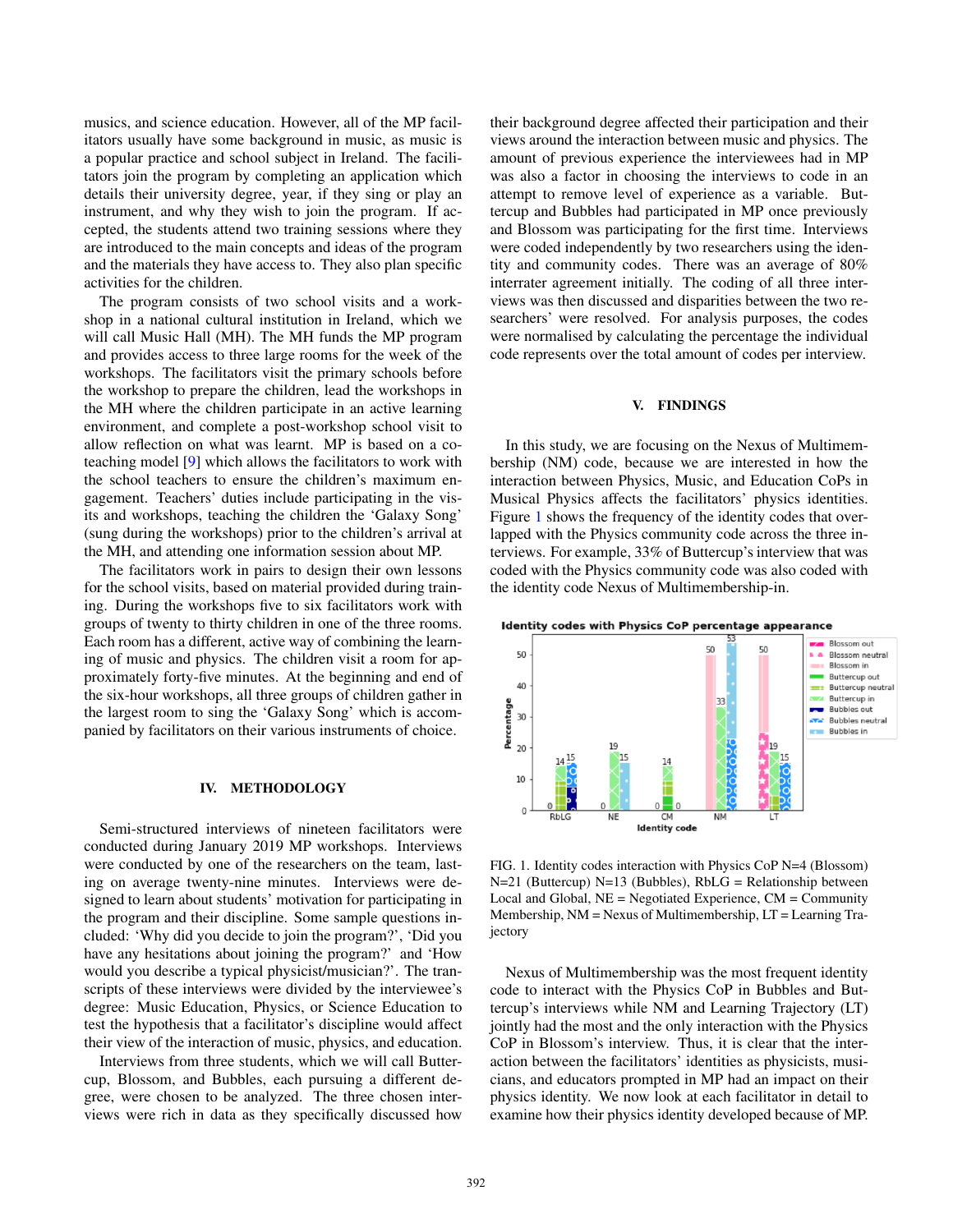#### A. Blossom

Blossom, a female, first year music education student, would not have been involved in Musical Physics if it was solely an informal physics program. She had little prior physics knowledge consisting only of the basics discussed in the general science program of Irish secondary schools, and had not studied physics at university level due to her discipline. This, instead of an access barrier to being a MP facilitator, was viewed as a bonus of the program by Blossom. When speaking about why she joined the program she said:

Nexus of Multimembership-in Community: Musical Physics

I obviously knew that [MP] was investigating the connections [between Physics and Music]. That was something that I thought was really interesting and I liked it because obviously I'm doing music education and I thought it'd be a great way to connect with kids who would not. Not everyone is interested just purely in music so maybe going from the aspects of science, I was interested to see would more kids be interested in it [music] and that seems to be the case from doing the school visits and the workshop.

Blossom viewed the interaction between the physics and music as a positive way to teach music. She saw learning and teaching physics as an exciting challenge and believed the physics would make the music more approachable for the children. Her desire to teach music well directly prompted the development of her physics identity. Through MP Blossom found she liked learning about physics; 'I think how much I've enjoyed actually learning about the physics and how connected they are [music & physics].' She identified strongly as a musician but recognised that being a musician was not the only identity she had to have:

|  | .≊ | [A] ctually just be open to learning because<br>you're constantly learning and even to go li<br>because I'm studying music education does<br>mean that I can turn away from different<br>opportunities in different areas. |
|--|----|----------------------------------------------------------------------------------------------------------------------------------------------------------------------------------------------------------------------------|
|--|----|----------------------------------------------------------------------------------------------------------------------------------------------------------------------------------------------------------------------------|

Blossom's positive view on multiple identities prompted her participation in Musical Physics and the development of a physics identity. Blossom shows how the MP facilitators who did not have a physics discipline could still develop a positive physics identity.

#### B. Bubbles

Bubbles is a female, second year physics and maths education student who was completing her second session of MP at the time of the interview. She admitted to struggling to keep up her music as a hobby during university;

Nexus of Multimembership-<br>neutral Communities: MP, Physics<br>Interest & Music Interest

And I wish [...] I was able to like, be able to decide both rather than just one or the other because oftentimes and, this definitely happened to me when I went to college. I neglected my instrument, like I played the guitar and I neglected that for so long that I was like forgetting some of the things, and when I came here I was like, well I actually don't have to it I'll have to like not play an instrument or I don't have to choose one or the other I'm able to choose both.

This was coded as NM-neutral as Bubbles is speaking of how the music and physics CoPs have interacted in her life previously. While there is clear outward movement in the music CoP, the movement in the Physics CoP is unclear so a neutral subcode was used. Negotiating being a physicist and an educator, a consequence of her discipline, has also been an issue for Bubbles. She identifies as an educator first; 'I want to be a physics/math teacher. So I always say I'm a teacher first before I'm a physicist' but this has caused a negative impact on her physics identity due her peers' reactions;

|                       | between<br>bal-out | And it's so disheartening when they say oh you     |
|-----------------------|--------------------|----------------------------------------------------|
| Community: Discipline |                    | know "just teachers" or whatever. Like I've        |
|                       |                    | definitely had so many. Even amongst my peers, I   |
|                       |                    | remember one of my friends at the time was saying  |
|                       | onsi<br>and        | "oh yeah you're only doing education". I was like, |
|                       |                    | "what does the only imply there?" You know, and I  |
|                       |                    | kind of hated that.                                |

Bubbles' multiple identities were in discord. However, Musical Physics changed the interaction between physics, music, and education in Bubbles' life. It allowed her to be all three of these identities in a supportive environment. As Bubbles describes, MP was;

| Communities: MP.<br>Discipline, Physic<br>Interest & Music<br>Interest | Multimembershin-in<br>Nexus of |
|------------------------------------------------------------------------|--------------------------------|
|                                                                        |                                |

go like, doesn't

a great opportunity as well for me, to flex that muscle and say like; "I am a teacher and I'm also a musician and I'm also a physicist" and I kind of loved that appreciation and under the same roof because oftentimes they're just so disjointed.

She speaks repeatedly of her love for the MP initiative describing it as; 'one of the most enjoyable experiences I've ever had in my major'. The interaction between music, physics, and education in MP clearly impacted Bubbles' physics identity positively as shown in Fig.1 where 53% of the occurrences of the Physics community code were with the Nexus of Multimembership code, all of which were neutral or in. Being allowed to acknowledge all three of these roles through MP reinforced Bubbles' physics identity.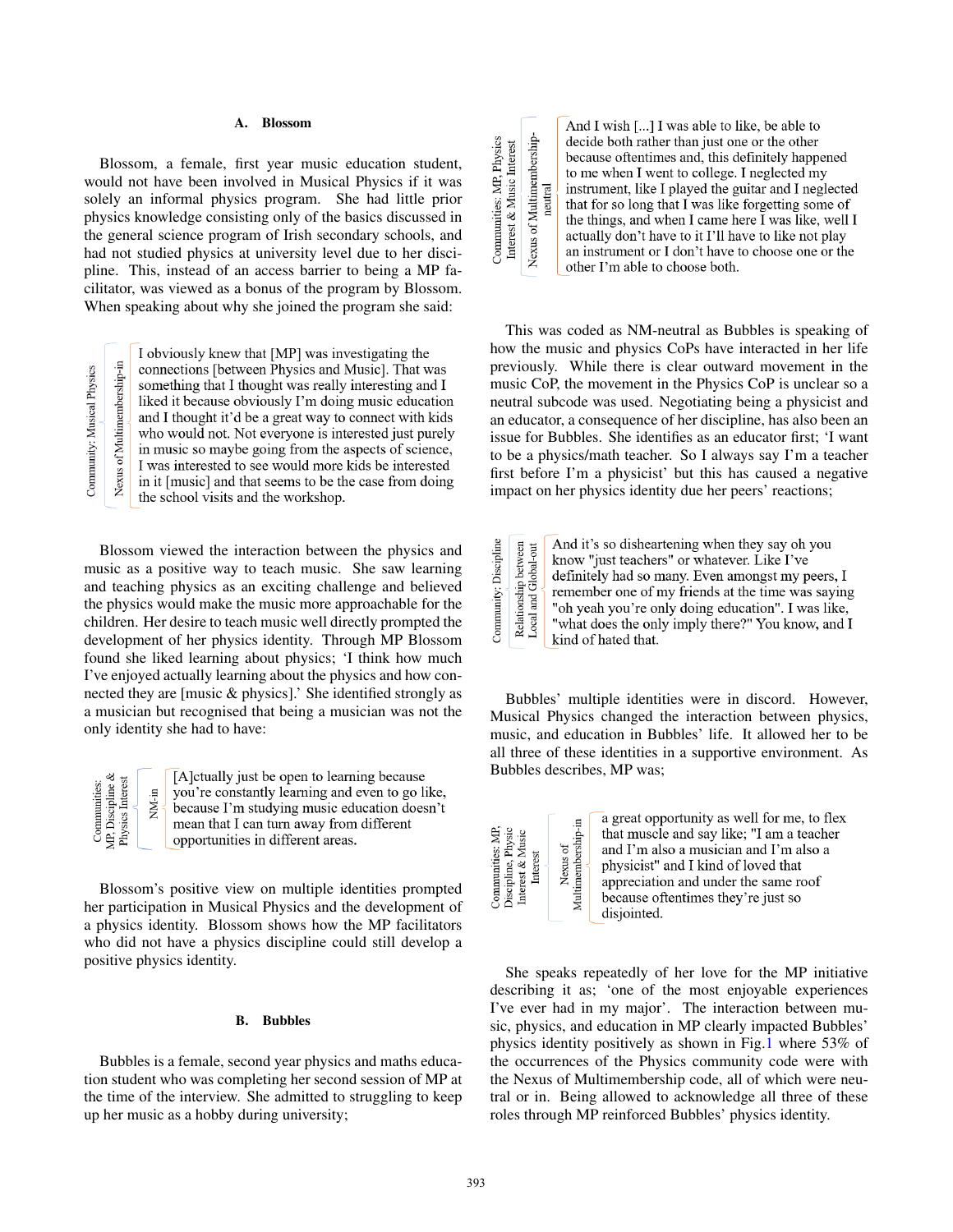## C. Buttercup

Buttercup, a female, second-year physics student had more success than Bubbles at keeping up her music as a hobby during her university studies by teaching the violin, as well playing violin in an orchestra. Buttercup describes music as her break from college stress;

Communities: Discipline, Physics<br>Interest & Music Interest Nexus of Multimembership-in

Yeah I think definitely since I came to college, because I've been spending so much time doing maths and physics that music has kind of been my like respite from that. I'm just kind of saying you know "OK I've done eight hours of maths today I need to do something else." I mean music was kind of able to give me something that was enjoyable and fun and kind of relaxing and gave me a different kind of outlet for just kind of any stress or anything.

This was coded as NM-in as being part of the music CoP supports Buttercup's membership in the Physics CoP by providing a stress outlet. This is important as she struggles with her confidence as a physicist;

Confidence is a big [issue] probably especially being in a course it's so, I think it's like 80 percent boys or something. So there's definitely, you kind of notice, a divide. I've also noted, you know, none of my lecturers are women either, in the last two years, So that's kind of a bit daunting to kind of think "oh God" you know, "I am smart enough?", "are all these people smarter than me?", and "should I be in this course?"

Buttercup thought participating in public engagement through MP would increase her confidence like performing music does, saying;

Community: MP Membership-in Community

because I'm always kind of nervous before I do public speaking or kind of talk in front of people and then afterwards you feel so much better about yourself. So yeah it's definitely about confidence I think, and with music as well. It's the same thing as kind of performing.

She welcomed the chance to combine both her passions through participation in MP. When Buttercup first heard of MP she;



thought well that's perfect for me. So I looked into it and it just looked like a really kind of rewarding program, which kind of merged my two favourite things.

At the time of the interview Buttercup was returning for her second session of MP as she had enjoyed her previous experience. MP by combining music and physics allowed her to reaffirm her love for both and connect them in a way she previously had not;

It impacts me I think just being able to kind of involve both music and science in something whereas before I've kind of been doing both but they felt kind of separate. But this is kind of like me and even I obviously I knew the connection but to kind of, kind Nexus of Multimembership -in of see it in a different from a different perspective I guess like how similar they are on why I kind of connect to both. Like the kind of problem solving side of science and curiosity and kind of made me see, "Oh yeah they are similar" because sometimes when I say to people you know, "oh I like maths and music" and they are going "that's you know two sides" you know whatever. So I think it was interesting to see from kind of a child like perspective I guess. Like there is similarities and yeah it made me realize kind of why I like both of them from kind of a deeper level of understanding.

Buttercup, the subject with a physics discipline, shows that MP can have a positive impact on physicists' physics identities. This can be seen in Fig.1 by the lack of NM-out and NMneutral codes. MP reaffirmed for Buttercup that it is possible for her to be a physicist and a musician, therefore strengthening her physics identity.

## VI. CONCLUSIONS

In this paper, we have shown that the interdisciplinary aspect of the informal Musical Physics program helped support facilitators' multiple identities and consequently reinforced their physics identities. That is, informal programs that combine physics with other subject areas can be used as a mechanism to promote inward movement in the physics community. A supportive learning environment should acknowledge and include an individual's many identities. We have found that positive interactions between multiple communities strengthen facilitators' physics identities irrespective of their discipline. Furthermore, we see that it is important for all physics learning spaces to be designed to include, not ignore, multiple identities, because we all are more than physicists. We need to design learning environments like Musical Physics that can support multimembership in order for students to feel included and to strengthen their sense of belonging in their multiple communities.

# ACKNOWLEDGMENTS

We thank the MP facilitators, Shane Bergin, Science Foundation Ireland, Jonna Jasmin Güven, and the European Research Council for funding the research project.

Communities: MP, Physics Interest & Music Interest